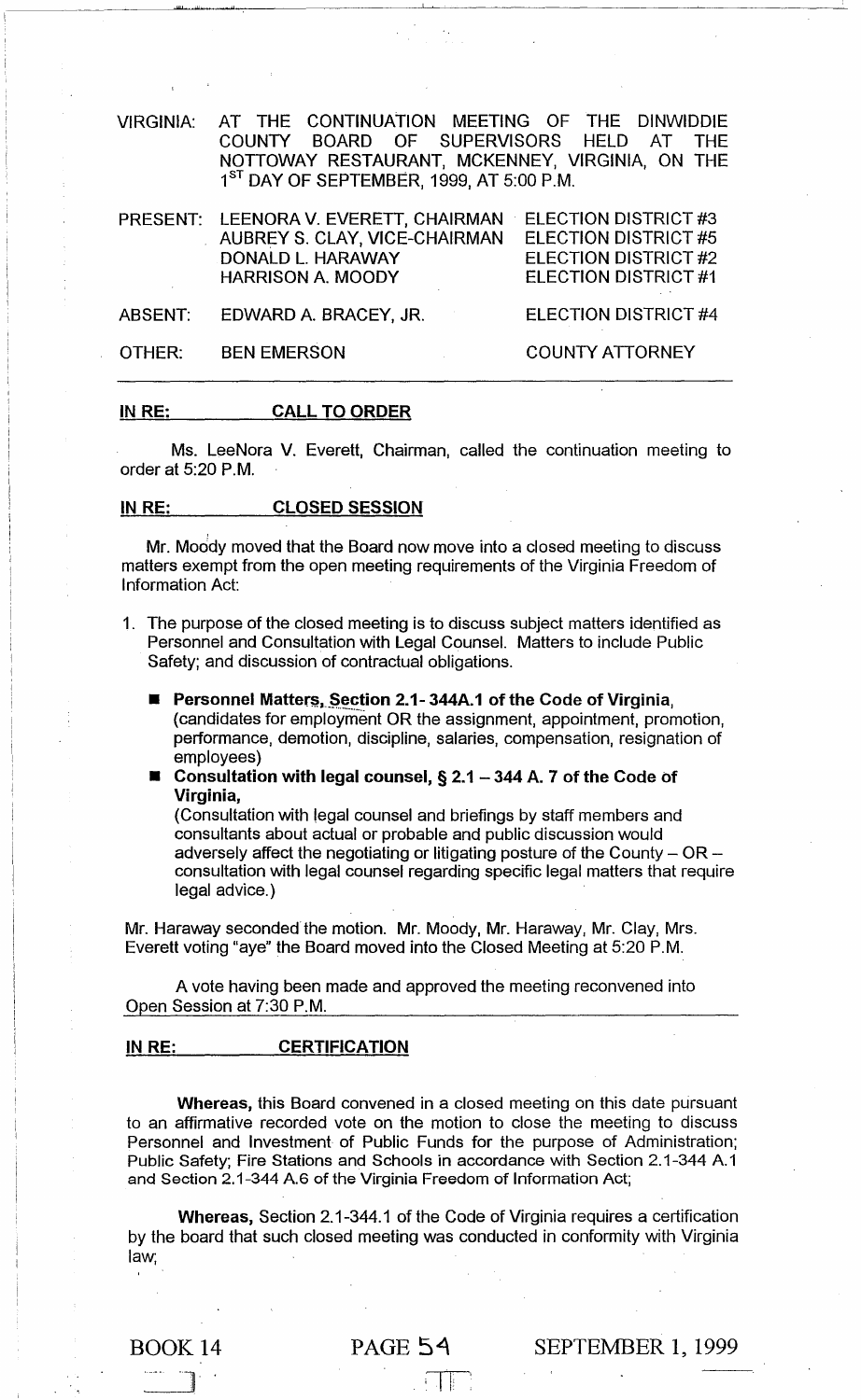# 

 $\label{eq:2.1} \frac{1}{\sqrt{2}}\int_{\mathbb{R}^3}\frac{1}{\sqrt{2}}\left(\frac{1}{\sqrt{2}}\right)^2\frac{1}{\sqrt{2}}\left(\frac{1}{\sqrt{2}}\right)^2\frac{1}{\sqrt{2}}\left(\frac{1}{\sqrt{2}}\right)^2\frac{1}{\sqrt{2}}\left(\frac{1}{\sqrt{2}}\right)^2.$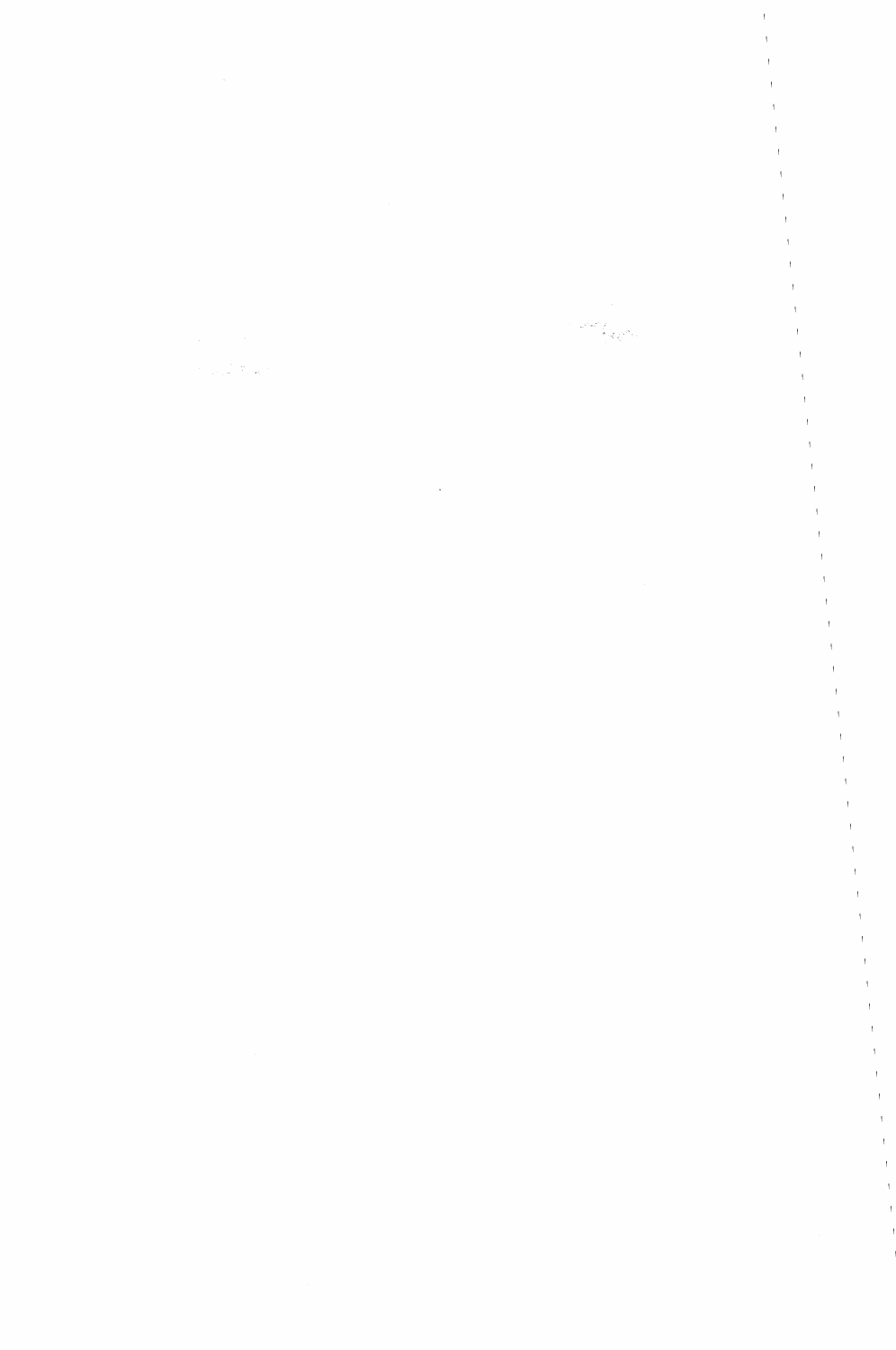**Now, therefore be it** resolved that the board hereby certifies that, to the best of each member's knowledge, (1) only public business matters lawfully exempted from open meeting requirements under the Virginia Freedom of Information Act were heard, discussed or considered in the closed meeting to which this certification applies; and (2) on such public business matters as were identified in the motion by which the closed meeting was convened were heard, discussed or considered in the meeting to which this certification applies.

 $\begin{bmatrix} 1 & 1 \\ 1 & 1 \end{bmatrix}$ 

Upon Motion of Mr. Moody, Seconded by Mr. Haraway, Mr. Moody, Mr. Haraway, Mr. Clay, Mrs. Everett Voting "Aye". This Certification Resolution was adopted. '

#### **IN RE: ADJOURNMENT**

With a subtraction of the control of the control of the control of the control of the control of the control of the control of the control of the control of the control of the control of the control of the control of the c

Upon motion of Mr. Moody, seconded by Mr. Clay, Mr. Moody, Mr. Clay, Mr. Haraway, Mrs. Everett voting "aye", the meeting adjourned at 7:31 P.M.

moed by Mr. Clay, Mr. Moody, Mr. Clay,<br>the meeting adjourned at 7:31 P.M.<br>Contract v. Everett<br>LeeNora V. Everett<br>Chairman

Chairman

R. Martin Long County Administrator

/pam

BOOK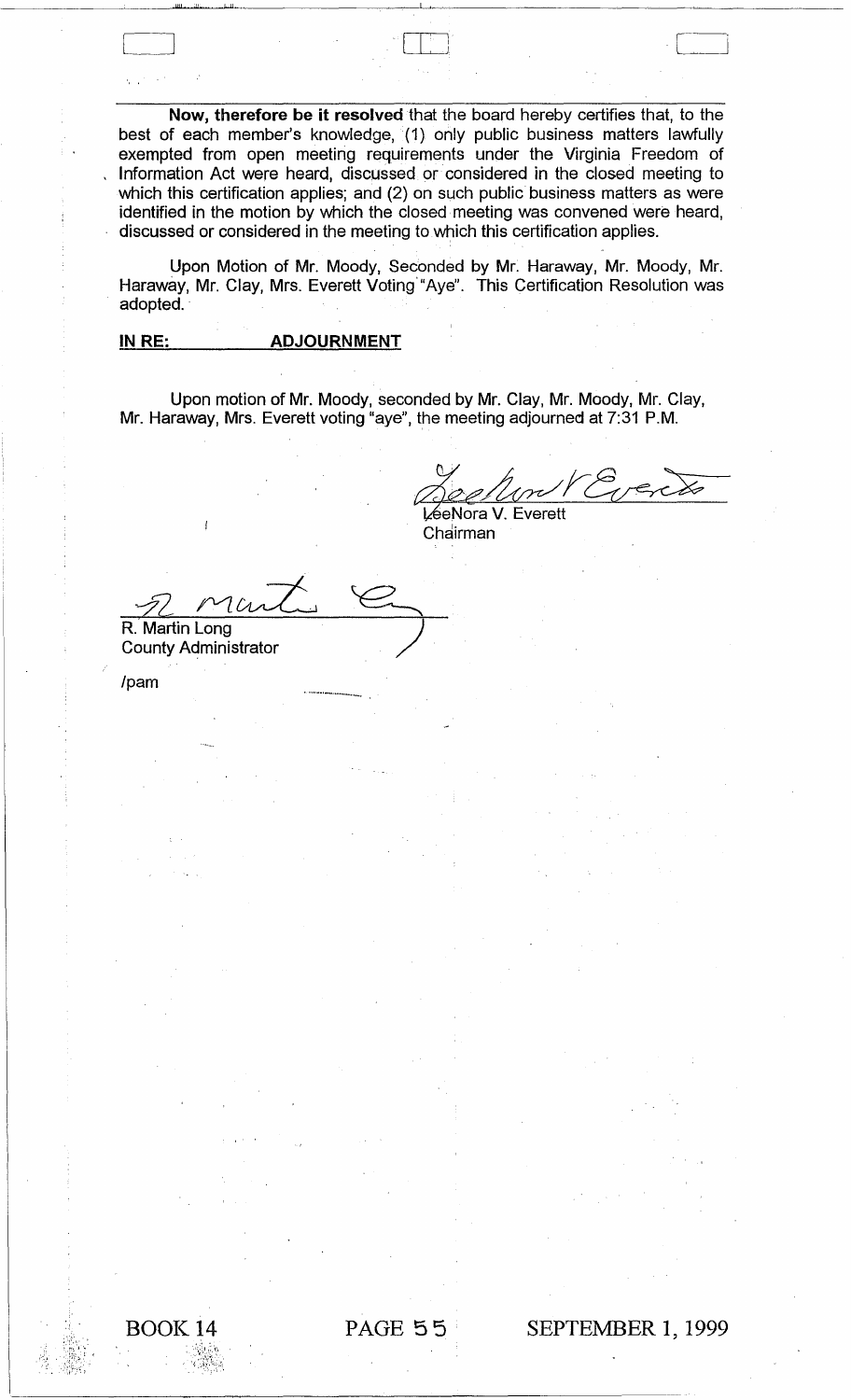VIRGINIA: AT THE REGULAR MEETING OF THE DINWIDDIE COUNTY BOARD OF SUPERVISORS HELD IN THE BOARD MEETING ROOM OF THE PAMPLIN ADMINISTRATION BUILDING IN DINWIDDIE COUNTY, VIRGINIA, ON THE 1<sup>81</sup> DAY OF SEPTEMBER, 1999, AT 7:30 P.M.

|                | PRESENT: LEENORA V. EVERETT, CHAIRMAN<br>AUBREY S. CLAY, VICE-CHAIRMAN<br>DONALD L. HARAWAY<br><b>HARRISON A. MOODY</b> | ELECTION DISTRICT #3<br><b>ELECTION DISTRICT #5</b><br><b>ELECTION DISTRICT #2</b><br><b>ELECTION DISTRICT #1</b> |
|----------------|-------------------------------------------------------------------------------------------------------------------------|-------------------------------------------------------------------------------------------------------------------|
| <b>ABSENT:</b> | EDWARD A. BRACEY, JR.                                                                                                   | <b>ELECTION DISTRICT #4</b>                                                                                       |
| OTHER:         | <b>BEN EMERSON</b>                                                                                                      | <b>COUNTY ATTORNEY</b>                                                                                            |
|                |                                                                                                                         |                                                                                                                   |

## IN RE: INVOCATION - PLEDGE OF ALLEGIANCE - AND CALL TO ORDER

Mrs. LeeNora V. Everett, Chairman, called the regular meeting to order at 7:32 P.M. followed by the Lord's Prayer and the Pledge of Allegiance.

#### IN RE: CHAIRMAN - OPENING REMARKS

Mrs. Everett stated it was wonderful to see so many people in attendance. She also asked if there were any citizens present wishing to address the Board to please sign up in the rear of the room.

#### IN RE: AMENDMENTS TO THE AGENDA

Mrs. Everett asked if there were any amendments to the agenda.

Mr. R. Martin Long, County Administrator, stated the Board needed a Closed Session for the purpose of Personnel for Building Inspection. He requested this be added as Item 13 on the Agenda.

Upon Motion of Mr. Moody, Seconded by Mr. Haraway, Mr. Moody, Mr. Haraway, Mr. Clay, Mrs. Everett voting "Aye",

BE IT RESOLVED by the Board of Supervisors of Dinwiddie County, Virginia that the above referenced Agenda change is hereby accepted.

#### IN RE: MINUTES

Mrs. Everett stated that on page 2 of the August 17, 1999 continuation meeting there needed to be a clarification regarding the location of the maintenance building. She asked that the location of the School Bus Garage property be stipulated.

Upon motion of Mr. Moody, seconded by Mr. Haraway, Mr. Moody. Mr. Haraway, Mr. Clay, Mrs. Everett voting "aye",

BE IT RESOLVED by the Board of Supervisors of Dinwiddie County, Virginia, that the minutes of the August 17, 1999 Continuation meeting and the August 18, 1999 Regular meeting are hereby approved with corrections noted.

IN RE: CLAIMS

 $R_{\rm 1.50\mu\rm{m}}=2.824\pm0.000$ 

**BOOK 14** PAGE 55 SEPTEMBER 1, 1999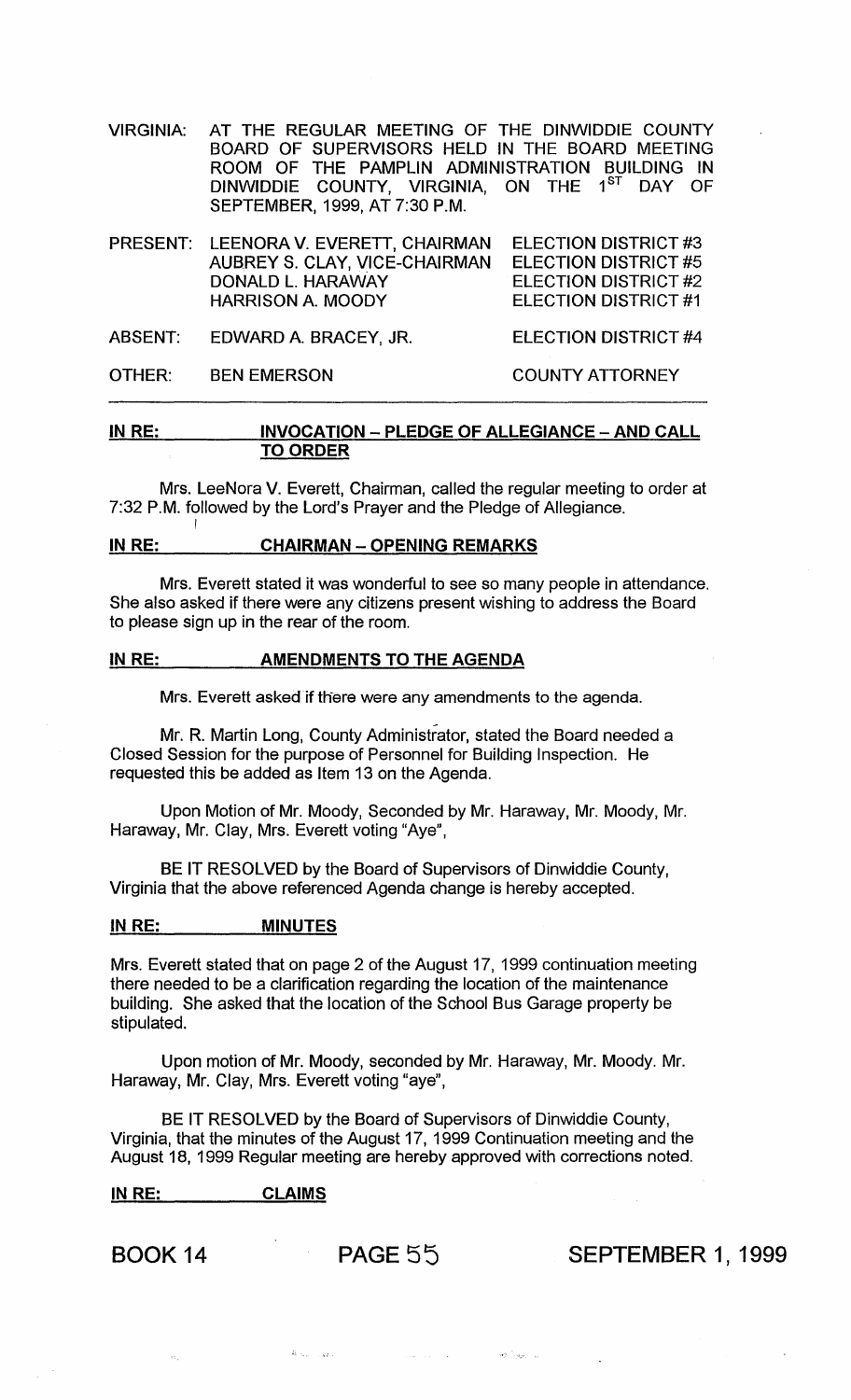Upon Motion of Mr. Clay, Seconded by Mr. Haraway, Mr. Moody, Mr. Haraway, Mr. Clay, Mrs. Everett voting "Aye",  $m$  .  $\sim$ 

a Feringe

BE IT RESOLVED by the Board of Supervisors of Dinwiddie County, Virginia that the following claims are approved and funds appropriated for same using checks numbered 1016575 through 1016774 (void check(s) numbered 1016575 and 1016666); for

#### Accounts Payable: (101) General Fund (103) Jail Commission (104) Marketing Fund (222) E911 Fund (223) Self Insurance Fund (225) Courthouse Maintenance (226) Law Library (228) Fire Programs & EMS (229) Forfeited Asset Sharing (304) CDBG Grant Fund . (305) Capital Projects Fund (401 )County Debt Service TOTAL \$ 121,847.06 \$ .00 .00 \$ 31,312.20<br>\$ 895.10 \$ 895.10 \$ .00 \$ .00 \$ .00<br>\$ 497.75 \$ 497.75<br>\$ 349.19 349.19 \$ 38,915.54  $\$\quad .00$ \$193,816.84

PAYROLL (August 31, 1999)

| <b>General Fund</b> |                                      |  | \$337,993.67 |
|---------------------|--------------------------------------|--|--------------|
| E911 Fund           |                                      |  |              |
| <b>CDBG Fund</b>    | <b><i>Charles and Households</i></b> |  | 2.840.48     |
|                     |                                      |  |              |

TOTAL

#### \$ 340,834.15

PAGE 56 SEPTEMBER 1, 1999

#### IN RE: CITIZEN COMMENTS

Mrs. Eyerett asked if there were any citizens signed up to speak.

Mrs. Pamla A. Mann, Administrative Secretary, stated no citizens had signed up to speak.

#### IN RE: RECOGNITION OF MAJOR LEAGUE ALL STAR TERM

Mr. Long stated that we had some special invited guests present this evening. The Major League All Star Team and Babe Ruth All-Star Team both were invited to be recognized this evening for their achievements this year in the State competition. The Major League placing 2<sup>nD</sup> in the State and the Babe Ruth team placing 4TH in the State. He then turned the meeting over to Mrs. Everett, Chairman of the Board and Mr. Clay, Vice-Chairman of the Board.

Mrs. Everett stated she would be announcing and Mr. Clay would be presenting the certificates. The team rosters are as follows:

#### DINWIDDIE MAJOR NATIONAL ALL STARS 1999

AARON MORGAN C.C. WINFIELD

**BOOK 14**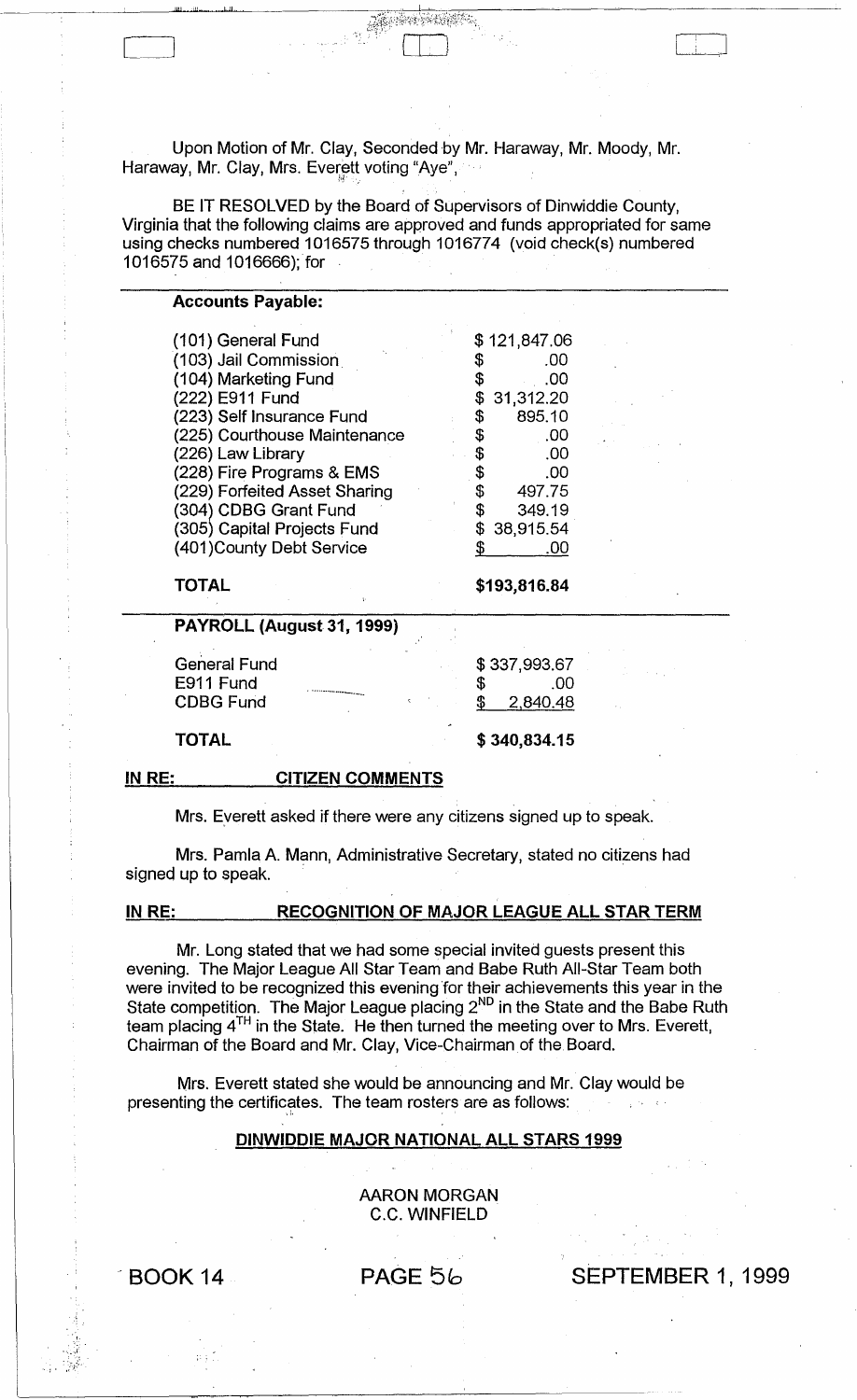CALVIN ROSE CARDARYL ROSE CHRIS GUPTON CLINT BUYALOS DAVID BROWN JASON JENNINGS JWUAN THOMAS KEVIN ROBERTS MICHAEL WILLIAMSON PATRICK MAYHEW WILLIAM PHIPPS

#### **COACHES**

### KEVIN WOODLIEF BILL MORGAN CARL THOMAS JERRY JENNINGS

### DINWIDDIE BABE RUTH LEAGUE ALL STARS

GRANT BARNES JACSON BURTON DAVID CHAPPELL RYAN CRABTREE CHRIS EDMUNDS JEREMY EDMUNDS ERIC FORBES NATHAN KISSNER FORREST OLGERS -STEVE PERKINSON MATT ROSSON ERIC SCHMIDT DUSTIN SLOAN JIMMY STIDHAM

#### COACHES AND MANAGER

TOMMY EDMUNDS, COACH CURTIS BARNES, COACH JOHN CHAPPELL, MANAGER

Mrs. Everett stated the Board was very proud of all the players and coaches. She further stated she knew they had put in a lot of time and dedication and they had done the County proud and themselves also. She stated it was good coaching and good playing and thanked them for coming.

#### IN RE: PUBLIC HEARING - A-99-12 - AMENDMENTS TO SECTIONS 14-3 AND 14-4 OF THE CODE OF THE COUNTY OF DINWIDDIE

This being the time and place as advertised in the Dinwiddie Monitor on August 18, 1999, and August 25, 1999 for the Board of Supervisors of Dinwiddie County, Virginia to conduct a Public Hearing for A-99-12 on the proposed amendments to Section 14-3 and 14-4 of the Code of the County of Dinwiddie (To Incorporate Provisions of State Law Related to the Control of Traffic and to Driving under the Influence of Alcohol or Other Intoxicants) to effectively incorporate by reference Code of Virginia, Article 2 (Section 18.2-266 et seq.) of

 $\overline{1}$ 

 $\mathcal{A}_1 \times \mathcal{A}_2 \times \mathcal{B}_1 \times \mathcal{B}_2 \times \mathcal{B}_1 \times \mathcal{B}_2 \times \mathcal{B}_2 \times \mathcal{B}_1 \times \mathcal{B}_2 \times \mathcal{B}_2 \times \mathcal{B}_2 \times \mathcal{B}_2 \times \mathcal{B}_2 \times \mathcal{B}_2 \times \mathcal{B}_2 \times \mathcal{B}_2 \times \mathcal{B}_2 \times \mathcal{B}_2 \times \mathcal{B}_2 \times \mathcal{B}_2 \times \mathcal{B}_2 \times \mathcal{B}_2 \times \mathcal{B}_2 \times \mathcal{B}_2 \times \mathcal{$ 

 $\overline{BOOK 14}$  PAGE  $56$  SEPTEMBER 1, 1999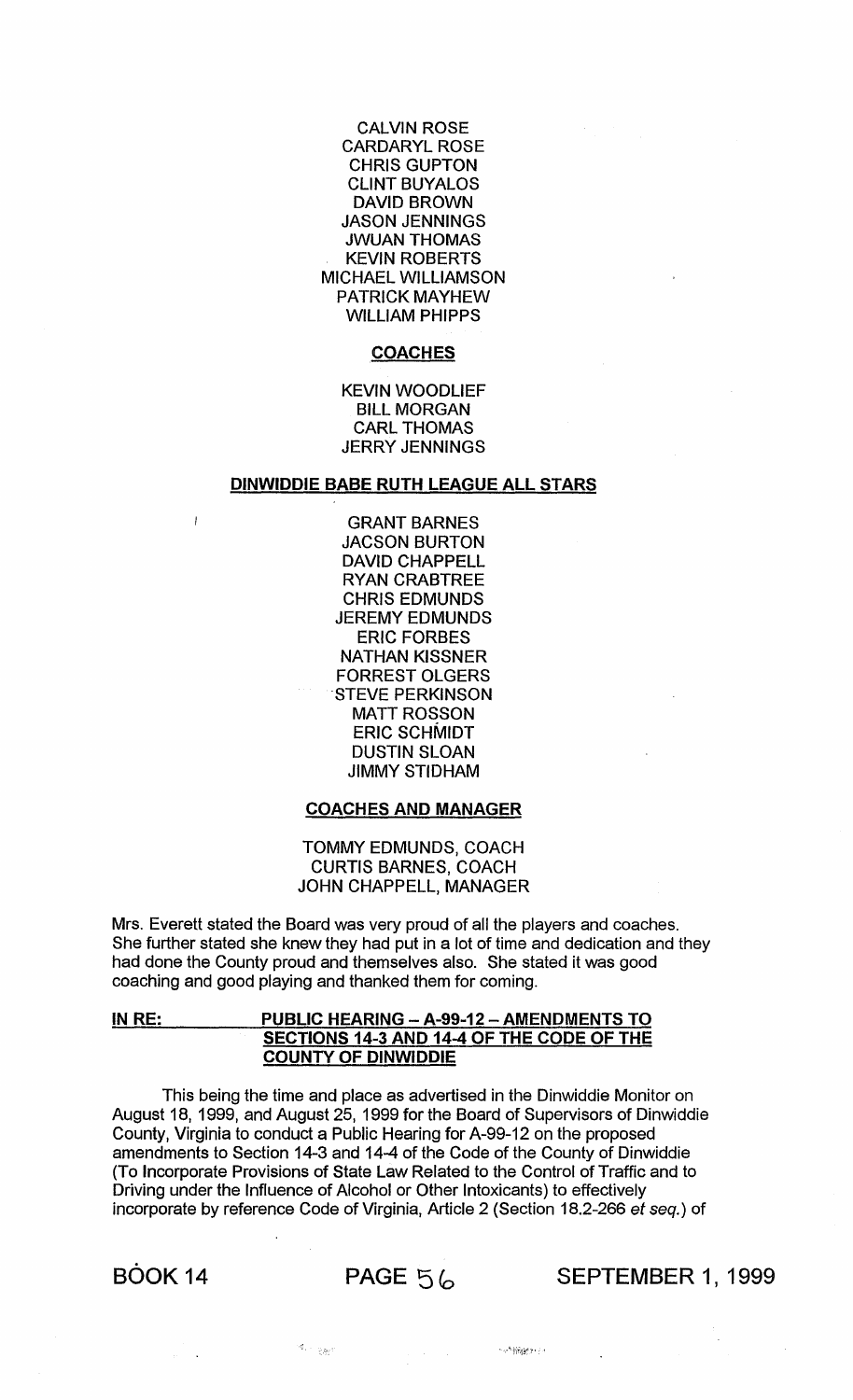Chapter 7, Title 18.2, and certain provisions and requirements of the laws of the Commonwealth contained in Title 46.2.

 $\Box$ 

1.

<u>Wilaya awii immoo aan findi</u>

Mr. Long stated this is the amendment to the County Code to adopt changes in State Law that Mr. T. O. Rainey, III, Commonwealth Attorney, had spoken to the Board about at a prior meeting. He stated it is a formality at this point to adopt it to bring into the County's Law related to control of traffic and to driving under the influence of alcohol or other intoxicants. Section 18.2-266 and those that follow.

Mrs. Everett stated this is a Public Hearing and opened the Public Hearing on A-99-12. There being no citizens present wishing to speak she closed the Public Hearing.

Mr. Moody asked if doing this would mean that the County would get the fines?

Mr. Ben Emerson, County Attorney, stated the County takes this action every year to incorporate any changes that may have incurred in basically the criminal sections of the Code into the County ordinances so that all fines come to the CountY'opposed to the State.

Upon Motion of Mr. Moody, Seconded by Mr. Clay, Mr. Moody, Mr. Haraway, Mr. Clay, Mrs. Everett voting "Aye",

WHEREAS, Section 46.2-1313 of the Code of Virginia 1950, as amended, authorizes the incorporation of provisions of state law into local ordinances; and

WHEREAS, the Board of Supervisors of the County of Dinwiddie deems it in the best interest of the 'County to effectively incorporate such provisions of state law into Dinwiddie County Code Sections 14-3 and 14-4 to reflect the County's adoption of such statutes; -

NOW, THEREFORE, BE IT ORDAINED by the Board of Supervisors of the County of Dinwiddie, Virginia, that Sections 14-3 and 14-4 of the Dinwiddie County Code should be amended as follows:

Section 14-3 Adoption of state law as to motor vehicles and traffic and driving under the influence of alcohol or drugs. .

- (a) Pursuant to the authority of Section 46.2-1313 of the Code of Virginia, all of the provisions and requirements of the laws of the Commonwealth contained in Title 46.2 and in Article 2 (Section 18.2- 266 *et seq.*) of Chapter 7, Title 18.2 of the Code of Virginia, as amended, except those provisions and requirements which, by their nature, can have no application to or incorporated, are hereby adopted and incorporated mutatis mutandis in this Ordinance by reference and made a part of this Chapter as fully as though set out herein and are herein and hereby applicable within Dinwiddie County.
- (b) Reference to "highways of the state" contained in such provisions and requirements adopted by this Section shall be deemed to refer to the streets, highways, and other public ways within the County.
- (c) The provisions and requirements referred to in subsection (a) of this Section are hereby adopted, mutatis mutandis, and made a part of this Section as fully as though set forth at length herein, and it shall be unlawful for any person within the County to violate, or fail, neglect, or refuse to comply with, any such provision or requirement; provided,

BOOK 14 **PAGE 57** SEPTEMBER 1, 1999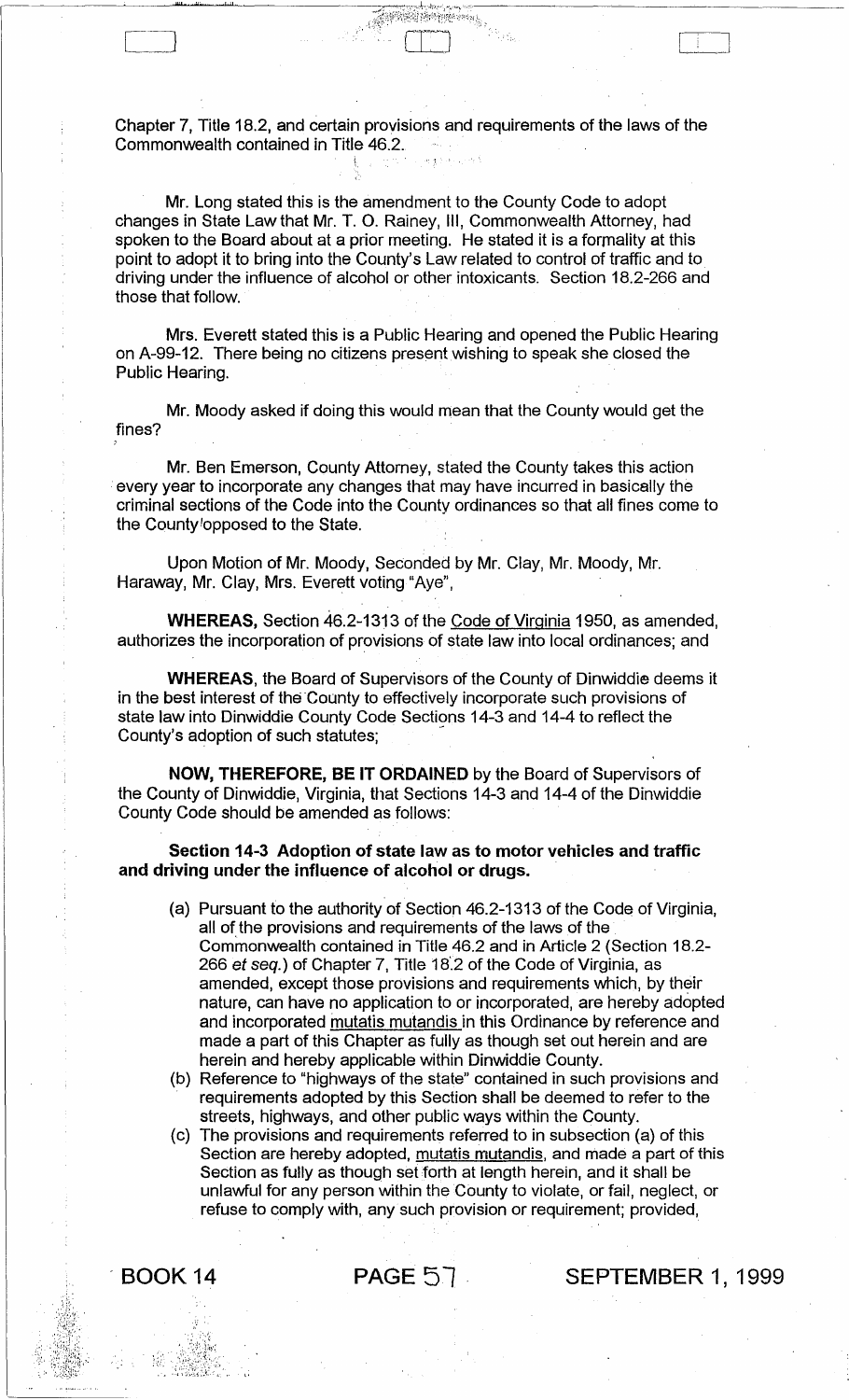however, that, in no event penalty imposed for a similar offense under the state law hereby adopted.

#### Section 14-4. Adoption of state law as to the operation of motor vehicles.

Pursuant to the authority of Section 46.2-1313 of the Code of Virginia, the following provision and requirement of Title 46.2 of the Code of Virginia, as amended, are hereby adopted and made a part of this chapter as fully as though set out therein and are hereby applicable within Dinwiddie County: Sections 46.2-110, 46.2-341.1 to 341.34, 46-2-330 to 46.2-302 and 46.2-800 through 46.2-946.

#### This Ordinance shall become effective immediately.

## IN RE: PUBLIC HEARING - BUDGET AMENDMENT FY 99-2000

This being the time and place as advertised in the Dinwiddie Monitor on August 25, 1999, for the Board of Supervisors of Dinwiddie County, Virginia to conduct a Public Hearing regarding the Board of Supervisors' intent to amend the County's fiscal year 1999-2000 budget to appropriate \$2,000,000 in Capital Reserve Fund monies to finance construction of the Dinwiddie Volunteer Fire Department and McKenney Volunteer Fire Department buildings. These funds will be transferred to the Capital Projects Fund (Fund 305) as requisitions are approved by the Board of Supervisors.

Mrs. Wendy Weber Ralph, Assistant County Administrator, came forward stating in April of 1996, when the County received the one-time windfall for twice a year billing, the Board established a Debt Service Fund (referred to as a Capital Reserve Fund) into which we placed approximately \$4.2 Million designed to earn interest to make debt service payments on the new courthouse.

She continued that with the additional increase in the undesignated fund balance for that year the Board transferred an additional \$2 Million to this fund with the adoption of the 97-98 budget. When the audit was received for FY97, an additional \$1 Million was added from undesignated funds making a total of \$7.2 Million. With the fund earning interest, the present balance is approximately \$8 Million.

Mrs. Ralph explained that after reviewing the options of borrowing money to finance the two (2) new fire departments vs. paying cash, it was their recommendation that the Board designate up to \$2 Million from the Debt Service Fund (referred to as a Capital Reserve Fund)' to pay for the Dinwiddie Volunteer Fire Department and McKenney Volunteer Fire Department buildings. This would eliminate the additional financing and interest costs associated with borrowing the money and will not substantially decrease the earnings from the fund.

Mrs. Ralph concluded that this is a Public Hearing to receive input on amending the 1999-2000 budget accordingly.

Mrs. Everett opened the Public Hearing. There being no citizens present wishing to speak she closed the Public Hearing.

Mrs. Everett asked the Board for comments.

.~ ,l. "". t< •

BOOK 14 **PAGE 57** SEPTEMBER 1, 1999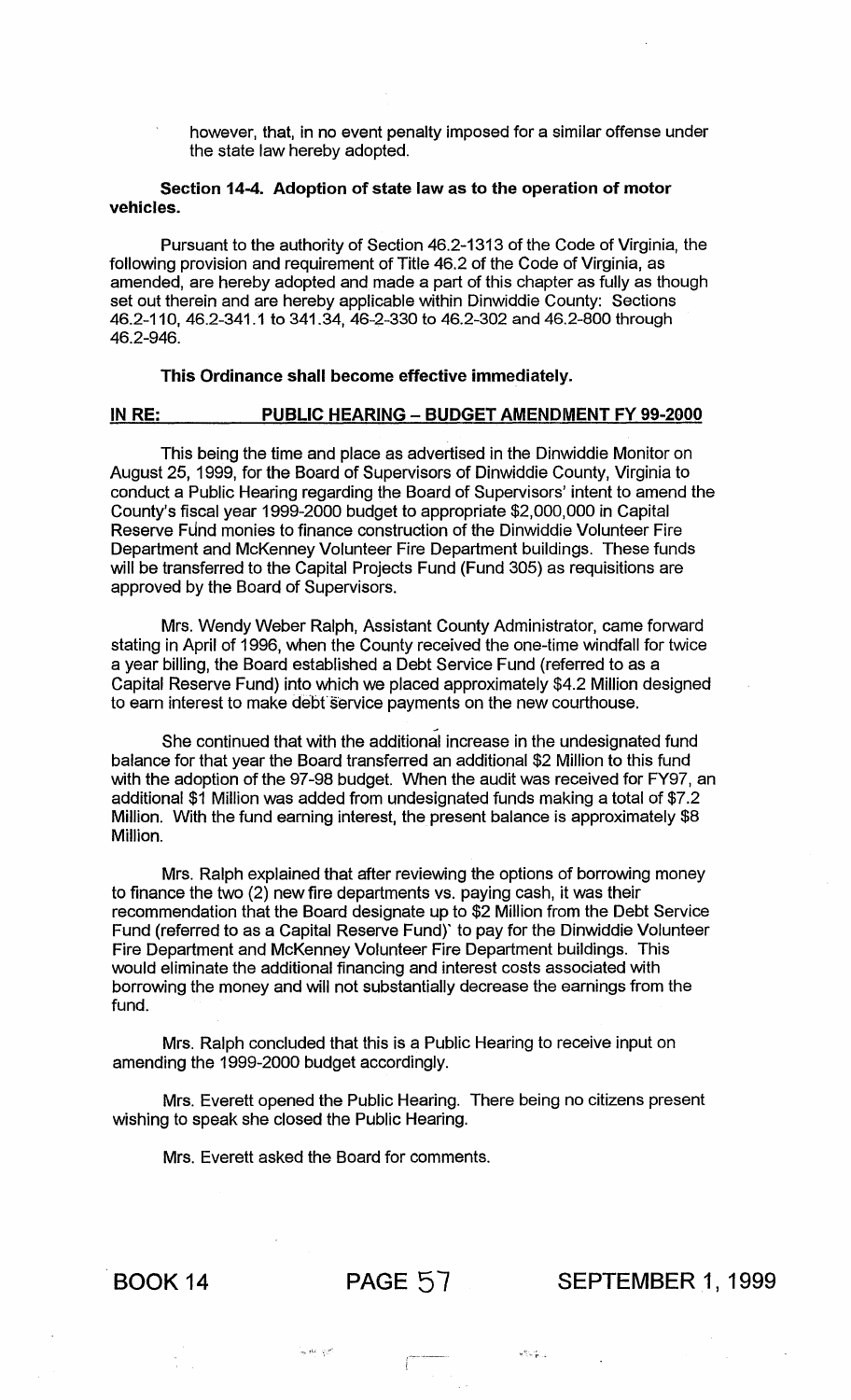Mr. Clay stated he felt this was a good idea since the County has the money to go ahead and pay for it rather than floating another bond issue or whatever.

Mrs. Everett asked Mr. Clay if that was a Motion.

<u>Maaailkanaa radindasta taasta saari ja talvista valtti valtti valtti valtti valtti valtti valtti valtti valtti v</u>

Upon Motion of Mr. Clay, Seconded by Mr. Moody, Mr. Moody, Mr. Haraway, Mr. Clay, Mrs. Everett voting "Aye",

BE IT RESOLVED by the Board of Supervisors of Dinwiddie County, Virginia that the Fiscal Budget for the Year 1999-2000 is hereby amended and funds appropriated in the amount of \$2,000,000 from the Capital Reserve Fund to finance construction of the Dinwiddie Volunteer Fire Department and McKenney Volunteer Fire Department buildings. These funds will be transferred to the Capital Projects Fund (Fund 305) as requisitions are approved by the Board of Supervisors. '

### IN RE: SCHOOL BOARD MEMBER INTRODUCTION

Mrs. Everett stated Ms. Maggie Greene was present tonight. Ms. Greene is the District 3 representative on the, Dinwiddie County School Board and filling out the term of Mr. Greg Davis who resigned earlier this year. Ms. Everett asked Ms. Greene if she would like to make any comments to the Board?

Ms. Greene stated she did not but thanked the Board for recognizing her presence.

## IN RE: COUNTY ADMINISTRATOR COMMENTS -PROPOSED LEGISLATION -- MEALS TAX

Mr. Long stated he had placed a memorandum in the Boards' packets from the Crater Planning District Commission regarding meals tax changes that will cause definite loss of revenue to the localities. He wanted the Board to be aware of this proposed legislation. The two-(2) bills being addressed are SB 968 and HB 1601. This was placed in the packet in order that you as an individual or we as a Board may have time to voice our concerns regarding this issue.

#### IN RE: COUNTY ADMINISTRATION COMMENTS - TRAVEL AUTHORIZATION REQUEST FORM

Mr. Long continued that he had also enclosed a draft of a travel authorization request form that had been discussed several meetings ago.

There was discussion regarding the advancement of funds to employees in the event they were unable to withstand the cost of the event. It was stated this was not something the County does on a regular basis; however, this is not set in stone and policy can be written as the Board directs.

There was also discussion regarding narrative comments, which should accompany the form.

It was decided to work on drafting the narrative comments and then bring the entire package back to the Board for approval. '

#### IN RE: DISTRICT 19 COMMUNITY SERVICES BOARD -PERFORMANCE CONTRACT

'BOOK 14

 $\frac{\omega_{\text{in}}}{\sqrt{\frac{2}{n}}}$ .: ...

'1111 <u>'1111 '1111 '11</u>

PAGE 58 SEPTEMBER 1, 1999

,-----,--J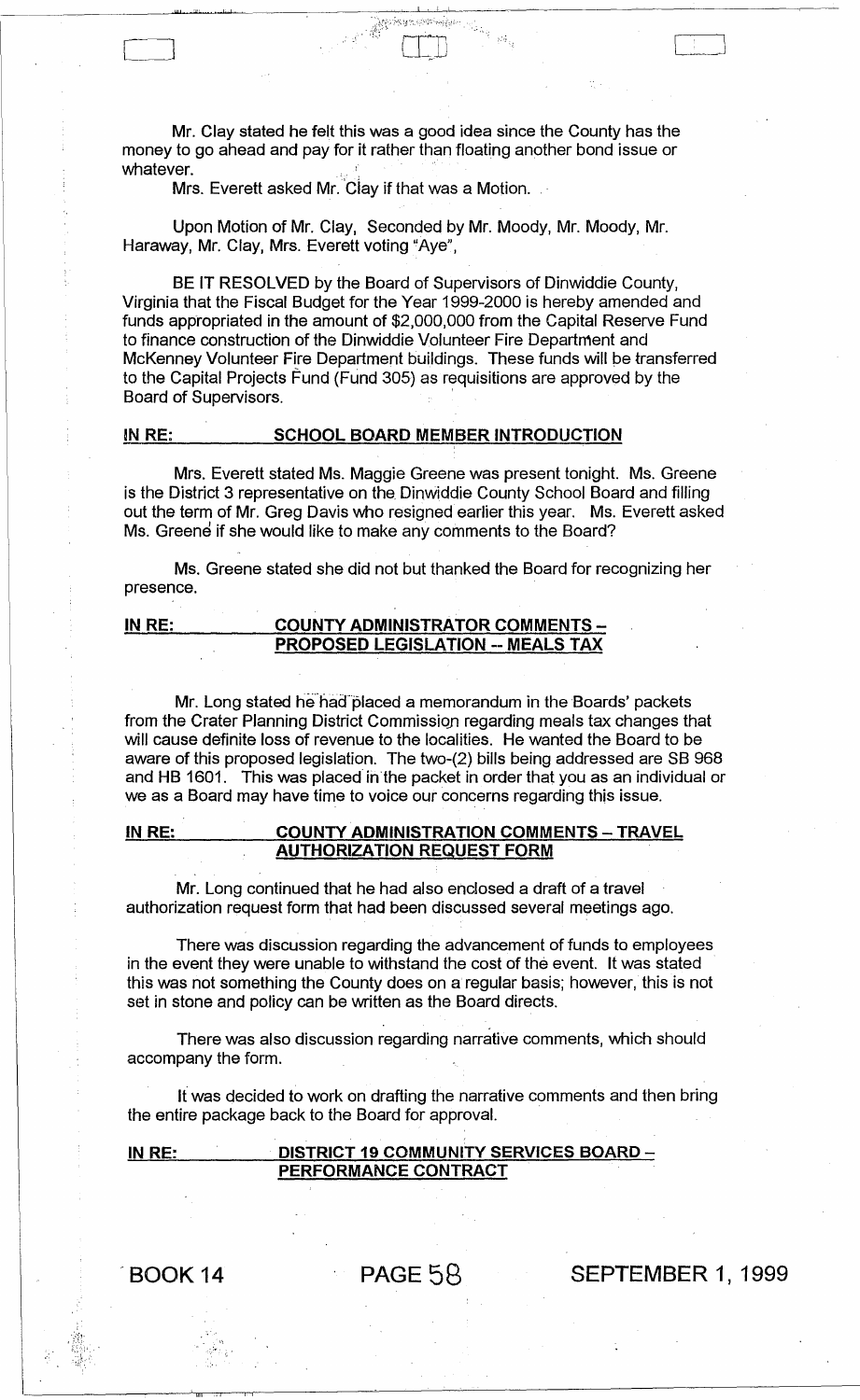Mr. Long stated as the Board might recall, last year, he believed it was the first time, the Board was asked to approve the annual performance contract for District 19. This was when it became a State Policy. At that time legal counsel reviewed and approved the document. He had the FY 2000 performance contract and Mr. Joseph E. Hubbard, Executive Director, has requested the Board approve the document. It is the same as last year and to his knowledge it is a formality since nothing has changed in it. He did not enclose the document due to its length.

Upon Motion of Mr. Haraway, Seconded byMr. Clay, Mr. Moody, Mr. Haraway, Mr. Clay, Mrs. Everett voting "Aye",

BE IT RESOLVED by the Board of Supervisors of Dinwiddie County, Virginia that pursuant to the requirements of Virginia Code Section 37.1-198 the FY 2000 Community Services Board Performance Contract, in the form attached to the letter from Joseph E. Hubbard, Executive Director of the District 19 Community Services Board be approved.

#### IN RE: APPOINTMENTS

Mrs. Mann asked the Board to note the upcoming appointments. There are two (2) 'apPointments to ABIDCO which are due by September 30, 1999. One position is at large and one position is a Board appointment.

Mrs. Mann also stated there had been a resignation from the Appomattox Regional Library Board, which will need to be advertised and filled.

Mrs. Ralph stated she would like the Board to think about a new way of advertising these appointments. She stated some localities advertise once a year listing all appointments that will be due during that year.

The Board stated they would like to have this concept brought back to them later in the year.

| IN RE:    | <b>BOARD MEMBER COMMENTS</b>                                                                          |
|-----------|-------------------------------------------------------------------------------------------------------|
| Mr. Clay  | He stated he had no comments.                                                                         |
| Mr. Moody | He stated he would like to know the status of the Ford<br>Volunteer Fire Department drainage problem. |

IN RE: FORD VOLUNTEER FIRE DEPARTMENT DRAINAGE PROBLEM

After discussion it was decided staff should move forward with obtaining bids to remedy the situation.

Upon Motion of Mr. Moody, Seconded by Mr. Haraway, Mr. Moody, Mr. Haraway, Mr. Clay, Mrs. Everett voting "Aye",

BE IT RESOLVED by the Board of Supervisors of Dinwiddie County, Virginia that staff is authorized to move forward with obtaining bids on the drainage problem at Ford Volunteer Fire Department.

#### IN RE: BOARD MEMBER COMMENTS

ra<br>'<sup>a</sup> ca

Mr. Haraway He stated he did not have any comments.

高いっぱん

BOOK 14 PAGE 58 SEPTEMBER 1, 1999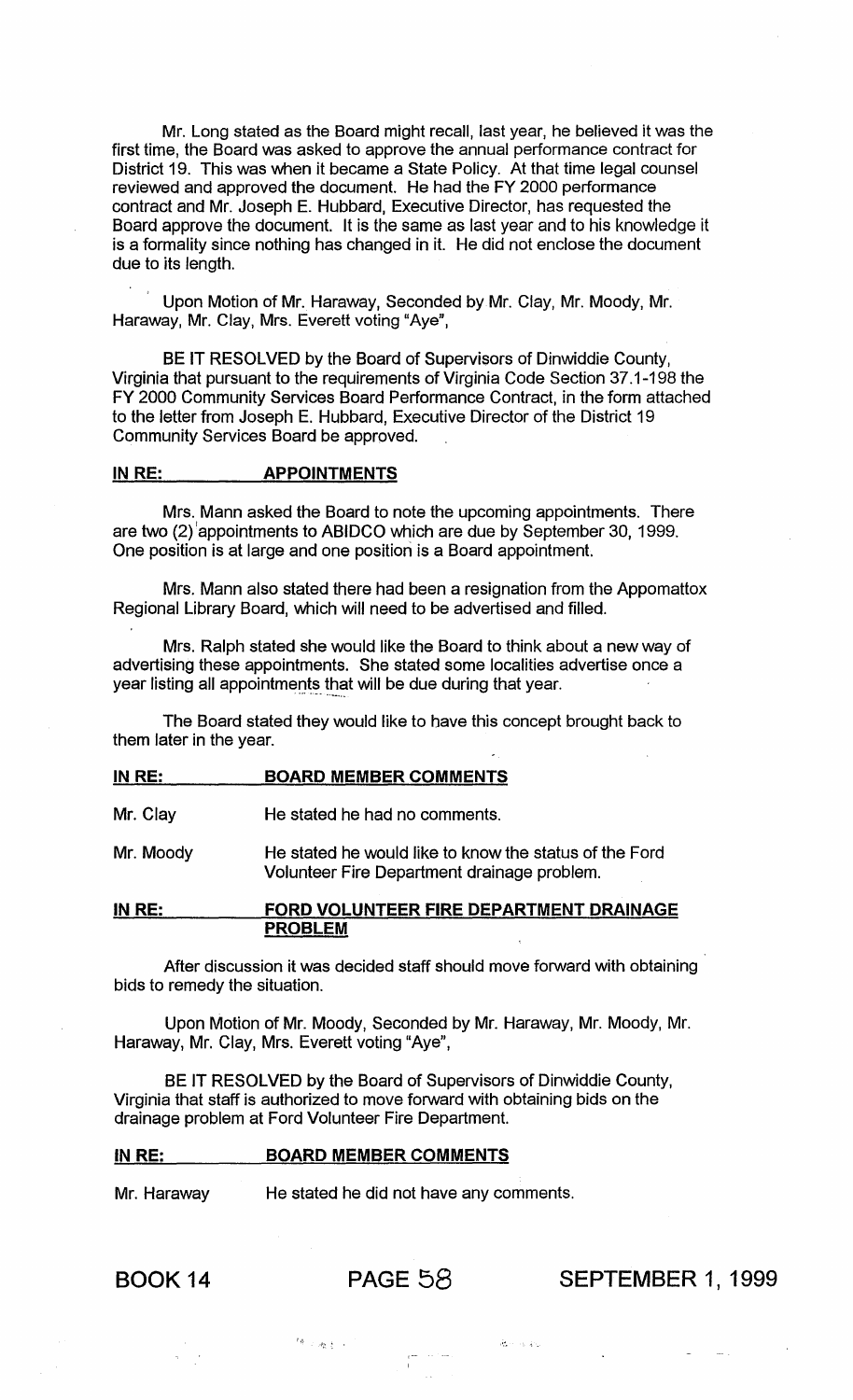Mrs. Everett

 $\Box~$ 

She stated a speed study would be conducted on Route 460 between Route 1 and Route 226.

 $\overline{\phantom{a}}$ 

She reported there would be a change in command at Fort Lee on September 15<sup>th</sup> at 9:00 A.M. Major General David Brown will be leaving and Major General Billy Soloman will be the new commander.

She reported on her visit to the Madeline House located at Fort Pickett. She stated it was a much-needed facility and she is pleased to have it iocated in our area. This safe house is a part of the Center for Violence Prevention and Ms. Linda Lewis is the Director of the new facility.

#### IN RE: CLOSED SESSION

Mr. Clay moved that the Board now move into a closed meeting to discuss matters exempt from the open meeting requirements of the Virginia Freedom of Information Act:

\_\_\_\_\_\_\_\_\_\_\_\_ ~ \_\_ ~~~~·~'L~I;~J.~ \_\_\_\_\_\_\_\_\_\_\_\_ ~~~ \_\_\_\_\_\_ ,------~~--------\_\_\_\_\_\_\_\_\_\_\_\_\_\_ \_

 $\sim$ 

1. The purpose of the closed meeting is to discuss subject matters identified as Personnel. Matters to include: Building Inspection.

**EXECT:** Personnel Matters, Section 2.1 - 344A.1 of the Code of Virginia, (candidates for employment OR the assignment, appointment, promotion, performance, demotion, discipline, salaries, compensation, resignation of employees)

Mr. Haraway seconded the motion. Mr. Moody, Mr. Haraway, Mr. Clay, Mrs. Everett voting "aye" the Board moved into the Closed Meeting at 8:13 P.M.

A vote having been made and approved the meeting reconvened into Open Session at 8:30 P.M.

#### IN RE: CERTIFICATION

Whereas, this Board convened in a closed meeting on this date pursuant to an affirmative recorded vote on the motion to close the meeting to discuss Personnel and Investment of Public Funds for the purpose of Administration; Public Safety; Fire Stations and Schools in accordance with Section 2.1-344 A1 and Section 2.1-344 A.6 of the Virginia Freedom of Information Act;

Whereas, Section 2.1-344.1 of the Code of Virginia requires a certification by the board that such closed meeting was conducted in conformity with Virginia law:

Now, therefore be it resolved that the board hereby certifies that, to the best of each member's knowledge, (1) only public business matters lawfully exempted from open meeting requirements under the Virginia Freedom of Information Act were heard, discussed or considered in the closed meeting to which this certification applies; and (2) on such public business matters as were identified in the motion by which the closed meeting was convened were heard, discussed or considered in the meeting to which this certification applies.

Upon Motion of Mr. Moody, Seconded by Mr. Clay, Mr. Moody, Mr. Haraway, Mr. Clay, Mrs. Everett Voting<sup>1</sup> "Aye". This Certification Resolution was adopted.

'. ;  $\lambda$  '  $\lambda$ 

ilil ''' ilil <sup>a</sup>ir ilil <sup>a</sup>ir ili